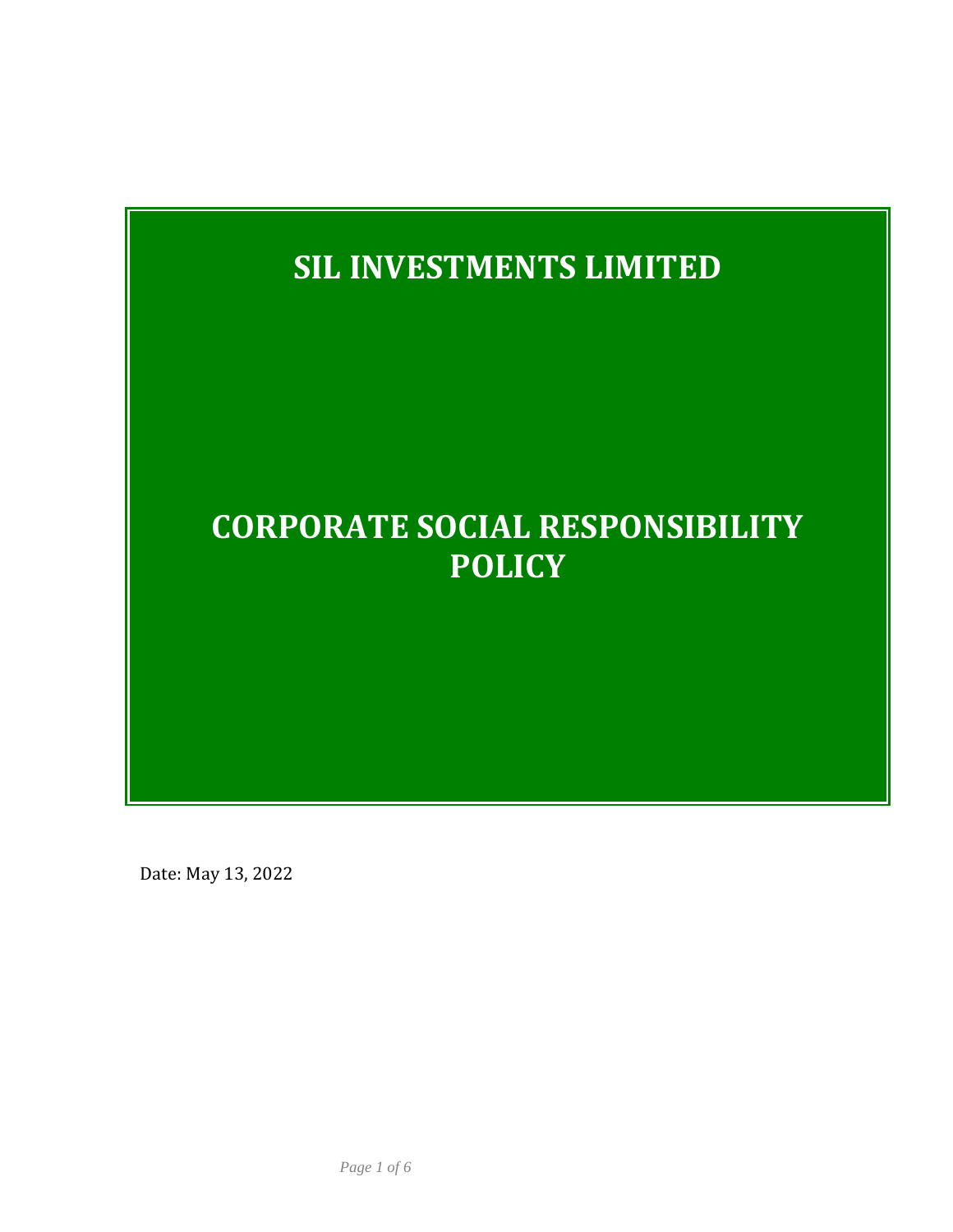# **Table of Contents**

| 1.      | Concept                                         | 03 |
|---------|-------------------------------------------------|----|
|         | 1.1 Background                                  |    |
|         | 1.2 Title & Scope                               |    |
|         | 1.3 CSR Vision Statement and Guiding Principles |    |
| $2_{-}$ | <b>Resources</b>                                | 04 |
|         | 2.1 Funding & Allocation                        |    |
|         | 2.2 Mode of Implementation                      |    |
| 3.      | <b>CSR Activities</b>                           | 05 |
| 4.      | Implementation                                  | 05 |
|         | 4.1 Time period of CSR programmes               |    |
|         | 4.2 Implementation of CSR programmes            |    |
|         | 4.3 Mode of identification of CSR programmes    |    |
|         | 4.4 Project Based Approach                      |    |
|         | 4.5 Powers for approval                         |    |
|         |                                                 |    |
| 5.      | <b>Monitoring &amp; Feedback</b>                | 06 |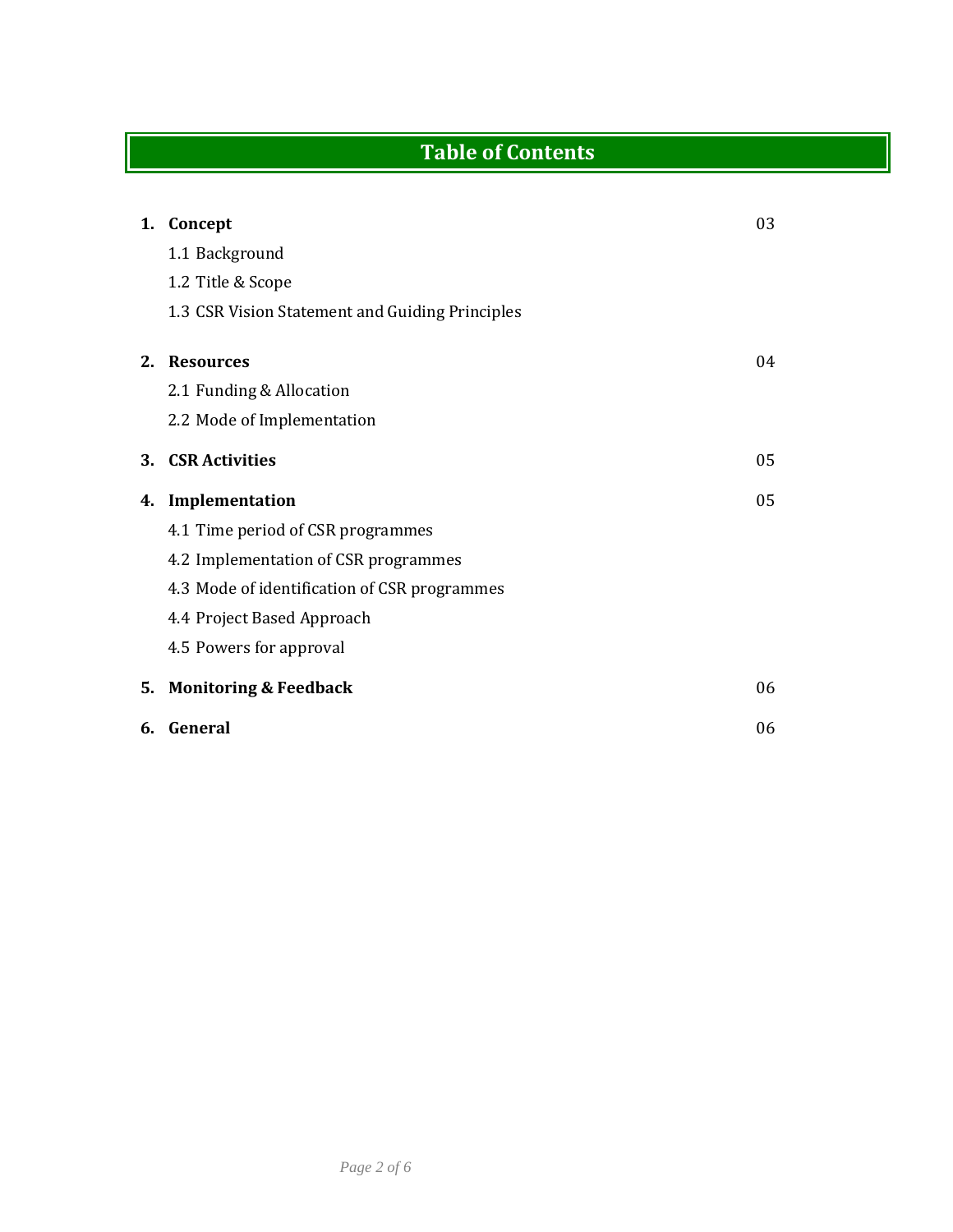# **1. Concept**

#### **1.1 Background**

 SIL Investments Limited (hereinafter referred to as "SIL or "Company") is engaged in various social initiatives through its interventions in the area of Education, Social infrastructure development & improvement, Healthcare, Women Empowerment, etc.

These initiatives are carried out either by itself, in partnership with NGOs or the Government agencies or any other implementing agencies which fulfil the criteria and meet the requirements, as may be prescribed. In order to provide impetus to social interventions and make the entire process and activities more efficient, it is imperative to outline the Corporate Social Initiatives of SIL into a formal document.

The Company is also required to formulate a Corporate Social Responsibility Policy pursuant to the provisions of the Companies Act, 2013 and the Rules framed thereunder.

#### **1.2 Title & Scope**

- a) This policy shall be called 'SIL Corporate Social Responsibility Policy' or 'SIL CSR Policy'. It outlines the Company's philosophy and responsibility as a corporate citizen of India and lays down the guidelines and mechanism for undertaking socially useful programmes for welfare & sustainable development of the community in and around its area of operations and other parts of the country.
- b) This policy shall apply to all Corporate Social Responsibility (CSR) initiatives & activities taken up by the Company at various locations in India, for the benefit of different segments of the society at large, specifically the deprived and underprivileged.
- c) This Policy shall be the 'Corporate Social Responsibility Policy' or "CSR Policy" of the Company as envisaged under Section 135 of the Companies Act, 2013 and the Rules framed thereunder.

#### **1.3 CSR Vision Statement and Guiding Principles**

SIL is committed to building a sustainable enterprise for the benefit of its present and future generations of stakeholders. The Company shall integrate and follow responsible practices into its business strategies and operations, to manage the three challenges – economic prosperity, social development and environmental integrity.

Towards this commitment, the Company shall:

- a) Build a sustainable enterprise that effectively balances financial strengths with social and environmental responsibilities.
- b) Deliver sustainable top-line and bottom-line growth while maintaining the highest corporate governance standards.
- c) Reduce its environmental footprint by investing in eco-friendly and reliable technologies and practices.
- d) Increase efficiency by optimum utilization of resources and technology.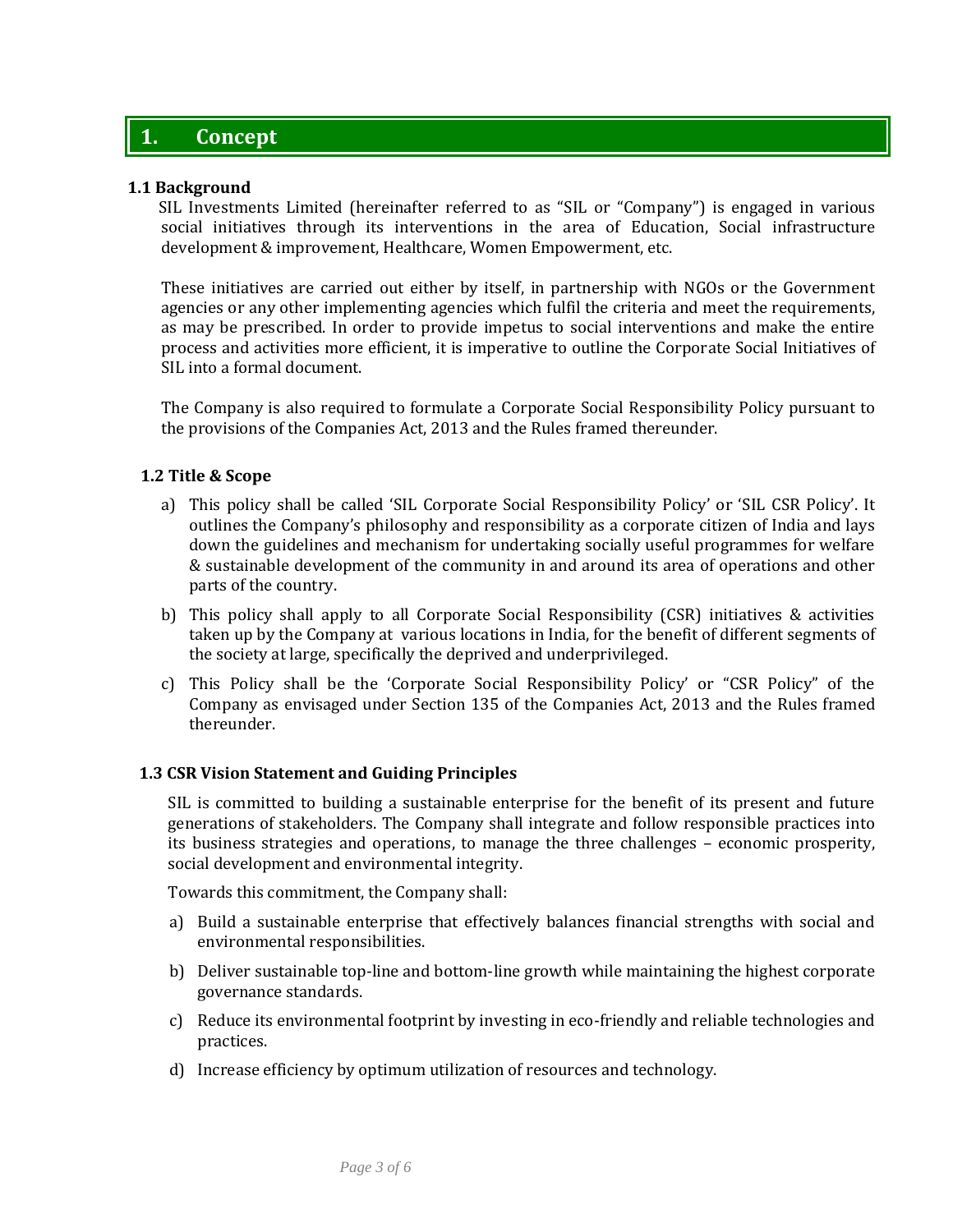- e) Work towards improving the quality of life by making the communities self-reliant in areas within which it operates.
- f) Build lasting social capital through interventions in the infrastructure, healthcare, education, vocational domains and other social welfare initiatives for the community residing in the vicinity of its plants and other places in India.
- g) Ensure welfare, growth and safety of all people associated with the Company.
- h) Empower its employees and continuously develop their knowledge and skill sets, so that they realize their true potential and drive the Company's growth.
- i) Promote inclusive growth and equal opportunity by remaining a caste, gender and religion neutral organization.

## **2. Resources**

#### **2.1 Funding & Allocation**

For achieving its CSR objectives through implementation of meaningful and sustainable CSR programmes, SIL shall endeavour to allocate the following as its annual CSR corpus:

- i) 2% of its average net profits made during the three immediately preceding financial years, as prescribed under the Companies Act, 2013 and the Rules framed thereunder;
- ii) Any income arising therefrom; and
- iii) Surplus arising out of CSR activities.

The surplus arising out of the CSR projects or programs shall not form part of business profits of the Company and shall be ploughed back into the same project or shall be transferred to the Unspent CSR Account and spent in pursuance of the CSR policy and annual action plan of the Company or transfer such surplus amount to a Fund specified in Schedule VII, within a period of six months of the expiry of the financial year.

#### **2.2 Mode of Implementation**

a) CSR programs, projects or activities, will be implemented through one or more of the following methods:

- i) directly by the Company;
- ii) through a company established under section 8 of the Act, or a registered public trust or a registered society, registered under section 12A and 80G of the Income Tax Act, 1961, and having an established track record of at least three years in undertaking similar activities.
- iii) through a company established under section 8 of the Act, or a registered public trust or a registered society, registered under section 12A and 80 G of the Income Tax Act, 1961 (43 of 1961),established by the Company, either singly or along with any other company, or
- iv) through a company established under section 8 of the Act or a registered trust or a registered society, established by the Central Government or State Government; or
- v) through any entity established under an Act of Parliament or a State legislature; or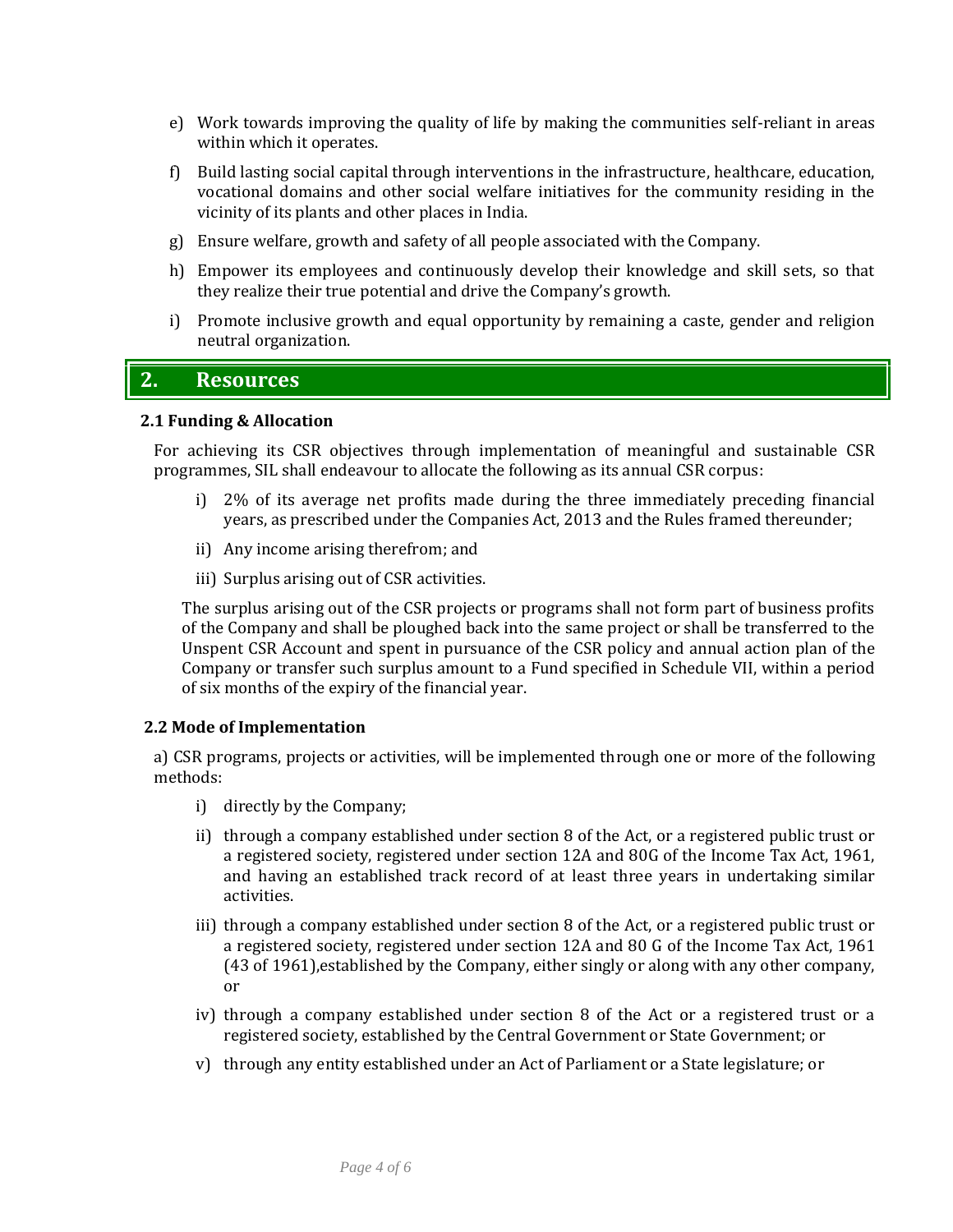vi) in collaboration with other organizsations, , if such organisation falls under Rule 4 of the Companies (CSR Policy) Amendment Rules, 2021

## **3. CSR ACTIVITIES**

The CSR programs, projects and activities to be undertaken by the Company shall be relating to one or more activities listed in Schedule VII to the Companies Act, 2013.

The Corporate Social Responsibility Committee (CSR Committee) shall place before the Board every year its proposals in detail for undertaking the annual programs.

### **4. Implementation**

- 4.1 The time period for implementation of the programme will depend on its nature, extent of coverage and the intended impact of the programme.
- 4.2 CSR programme shall be implemented with active participation of the local community, wherever possible, and in consultation with the State Government for policy and strategic purposes and local administration at village, block and district levels for operational purposes, wherever applicable. These interventions will also be synergized with the initiatives undertaken by the State Government, District Administration, Local Administration as well as Central Government Departments.

4.3 SIL's CSR thrust areas or projects will be identified by the following means:

- a) Need identification Studies by the Company, professional institutions or agencies,
- b) Receipt of proposals or requests from District Administration, local bodies, citizen's forums, etc.; or
- c) Requests received from Government or Registered Trusts or Societies or other entities engaged in one or more activities indicated in Clause 3 hereof.
- 4.4 SIL will follow a project based accountability approach to stress on the long term sustainability of its CSR projects. Based on the tenure of the identified project, it will be qualified as;
	- a) Short Term upto 1 year.
	- b) Medium Term above 1 year but upto 3 years.
	- c) Long Term above 3 years (Flagship programmes).

4.5 Powers for approval

- a) CSR Committee of the Board shall recommend to the Board, the expenditure to be incurred on various CSR projects, programmes and activities and the annual action plan for a Financial Year and in case of Ongoing Project, the total amount to be spent on the said project / programme over the years.
- b) The Board shall, after taking into account the recommendations made by the CSR Committee, consider and approve the CSR Policy as it may consider appropriate.